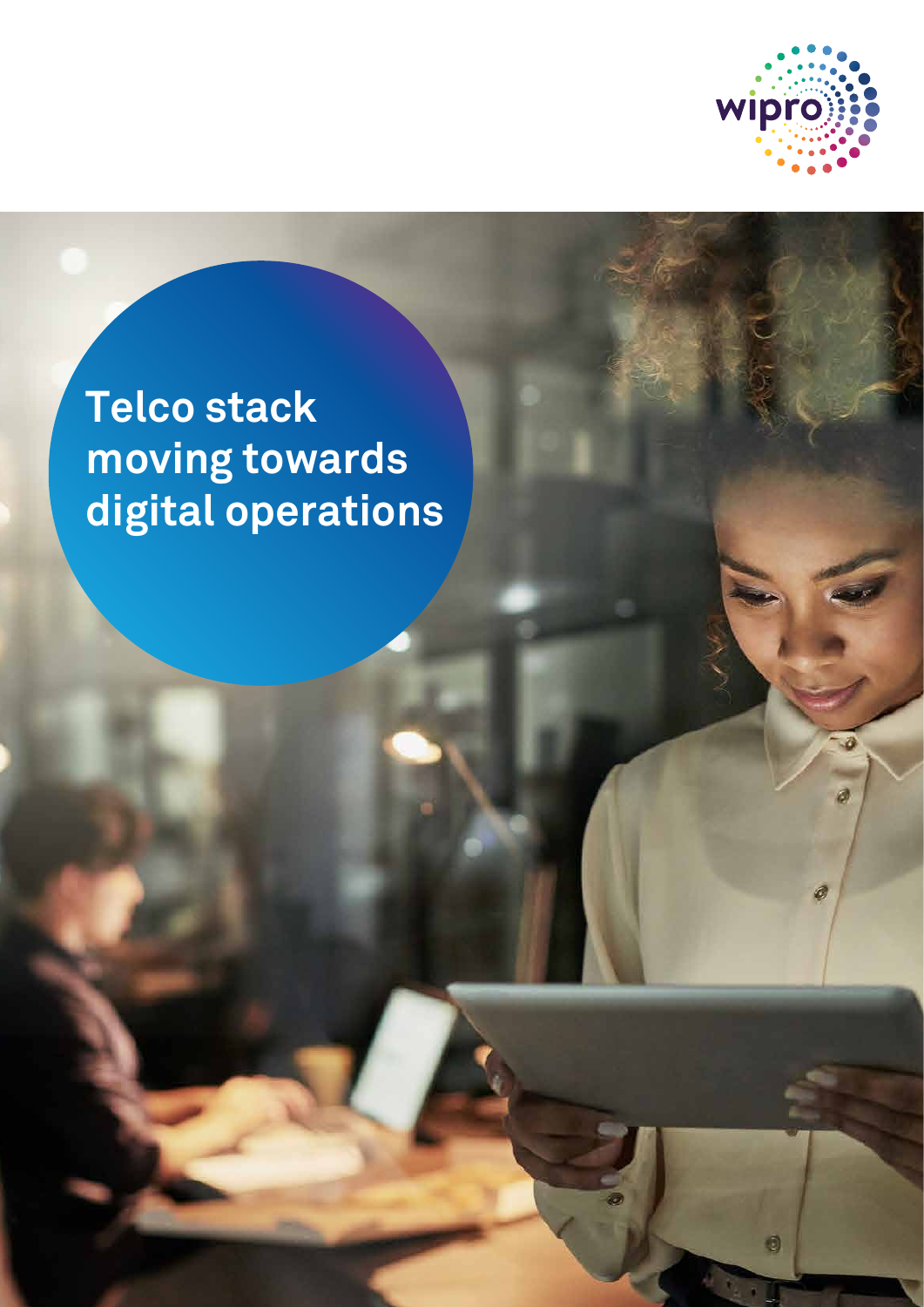The telecom application stack is going through a phase of significant change: it is being moved from data centers to cloud infrastructure. This switch puts immense pressure on legacy systems to get acclimatized to the digital environment. Traditional ways of operations do not do justice to the application landscape. In the new environment, digitalizing operations becomes an essential.

Automation and monitoring play a crucial role in enabling a transition to digital operations. When it comes to monitoring, it is extremely important that we understand cloud. Cloud deployments are elastic and capable of self-healing; however, robust and efficacious monitoring is a requisite for that.

Big data is a core business asset accelerating disruption in the telecom industry. Telcos need to accumulate and process huge volumes of data from customers, charging/billing systems, logs, and network appliances for enabling valuable insights and informed decisions. Traditional ways of monitoring will not facilitate this digital world requirement. The need is to take operations to the next level!

# **Digital operations in the digital world**

Digital operations is a state wherein companies leave their deep-rooted style of being reactive and proactively take a step towards agile and seamless operations. It is about enhancing business efficiency by stitching different components together, which include technology, tools, business processes and the players involved in these processes.

Digital operations aims at empowering the customers as well as the employees with robust operations that in turn accelerate the business. Digital operations paves a path for organizations to modernize and scale more resourcefully. This is a new state that requires more agility in the way telecommunication companies operate. Currently, businesses need real time data and insights, and efficiency to cater to the ever-demanding market, curb revenue loss, minimize churned customers, and avoid productivity losses. Communications service providers (CSPs) need to have swift responses to any security breaches, event anomalies, and inconsistencies.

A focus on enabling closed loop operations powered by automation and monitoring tools will help map out your digital operations strategy

# **Reimagining operations with digital**

It is important to make a significant shift in an organization's operational investments. Operational investments here imply the efforts to transform traditional ways of operations and monitoring by bringing in innovation. While almost all Telcos are venturing into digital services offerings, it is necessary to restructure operations. Effort should be aimed at bringing onboard real-time operations. This requires different tools to work in tandem in an integrated way.

Here are some guidelines that can help organizations in their digital operations journey:



Organizations should be well equipped with the required set of tools so as to analyze data and take apt preventive steps to handle incidents within time. Progressive analytics and artificial intelligence tools can make a substantial difference in prescriptive intelligence by providing actionable inputs rather than plain old data monitoring.



## **Being agile makes you less fragile**

Great value can be achieved if business product offerings are in chunks rather than one-shot rollout. Agility comes, if the organization is enabled to break the vision of a project into multiple deliverables by collaborating with stakeholders, seeking feedback, improving in every iteration while inching towards the set vision. Agility is what will keep an organization ahead of the competition.



### **Real-time data availability is the key**

Finding the relevant information from a mammoth set of data is like searching for a needle in a haystack. Organizations should have relevant data available instantaneously in order to understand the cause and the related dependencies along with their business impact in real time. Each second contributes to the business value.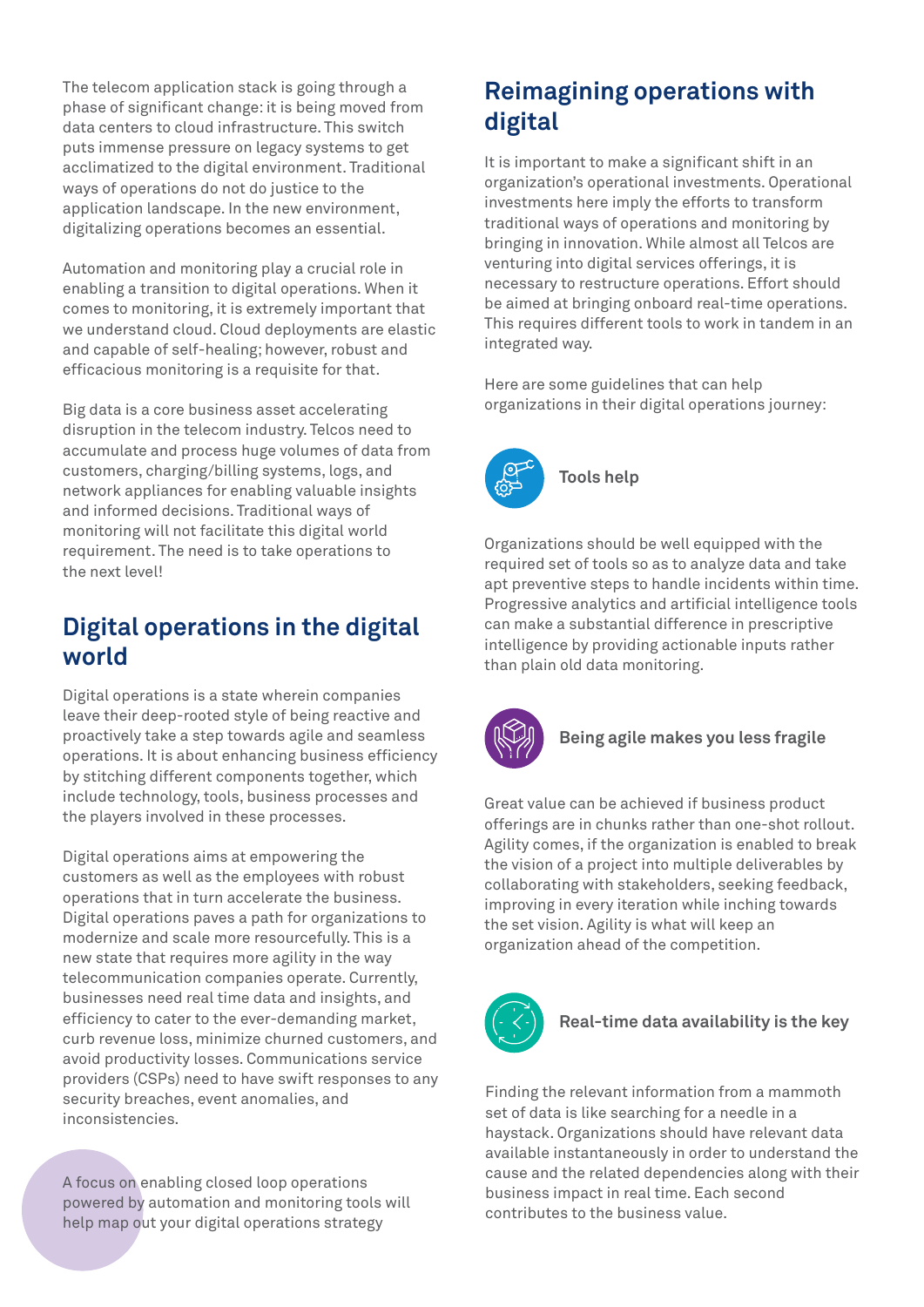

## **Real-time response to any signal**

As organizations collect real-time data, they can now act in sync with the system behavior so as to avert scenarios like server crash, slow connectivity, security breach, failing customer requests etc. Teams also need to be well-trained in order to understand the systems because any false positives reported by the team will cost a huge amount to the business.



## **Be proactive rather than reactive**

It is key to act proactively in case any potential anomalies are signaled via real time operations and thereby, avert any critical business impact. Monitoring systems should be so robust that anomalies detected should be treated with first level automation procedures to avoid any further business process degradation.



#### **Adaptive knowledge management systems**

Post incident, the issue resolution should be automatically updated in the knowledge management systems based on the analysis provided by the teams in the resolution section. This would contribute to avoiding repetitive mistakes in future and also improve business service value.

# **The enablers: Automation and monitoring tools**

Figure 1 is a schematic representation of the monitoring tools and the required automation with which high degree of digital operations can be achieved. Tools need to work in tandem so as to deliver the correct flavor of automation. This enables closed loop operations.

The moment workloads are created on the cloud or data center, it is discovered by hybrid cloud management platform and configuration items pertaining to the resources is updated automatically in the Configuration Management Database (CMDB) of ITSM. This ensures readiness to manage tickets on these resources. Monitoring and automation is established for preventive and reactive maintenance at three levels – infrastructure, security and application. Proactive and reactive tickets are created in the ITSM systems automatically. Thresholds can be set for various parameters on the cloud and data center at all three levels to receive alerts and propagate it to ITSM as a ticket. ITSM can take preventive and corrective actions via Hybrid Cloud management platform invoking auto provisioning towards the cloud and data center.

Let's take the example of an application server whose CPU utilization has crossed the threshold limit. In such a scenario, the monitoring systems will come into action and create a ticket in the ITSM tool.



Fig. 1 - Schematic representation of tools and automation for achieving high degree of digital operations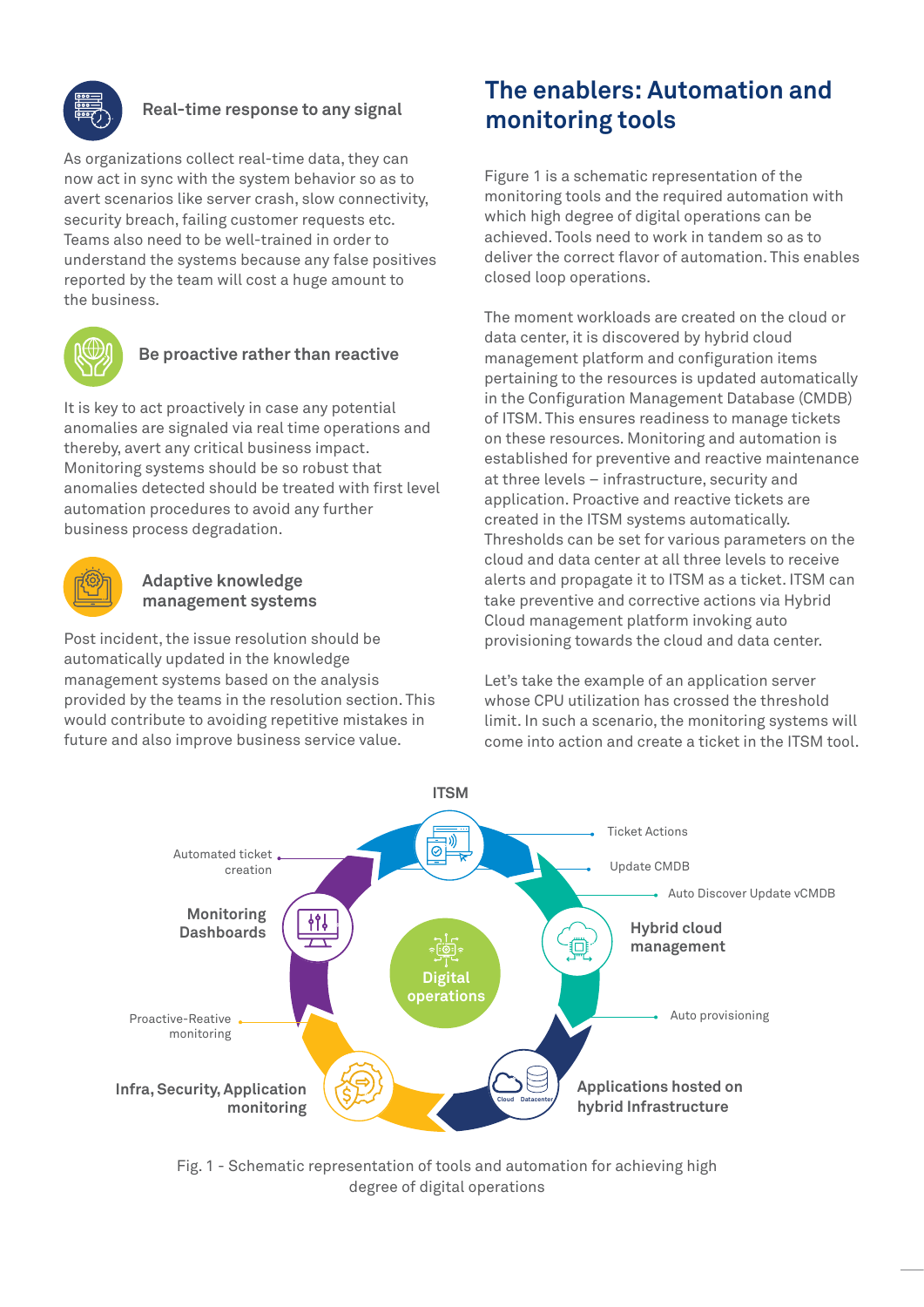Once the ticket is created, the cloud management platform will create additional resources to handle the additional load in order to avoid the undesirable situation of reduced performance by the application Lserver. Post these updates, hybrid cloud management platform will enable automated ticket closure. Thus, this entire show will be run through zero intervention by the operations team.

## **The digital roadmap**

The world is moving towards 'no operations' or NoOps - a state where there is no need for an operations team or the state where the team will shift focus from operations to outcomes. While NoOps is the desired state, achieving digital operations is definitely a stepping stone towards it.



# **About the Authors**

## **Ajay Patter Veetil**

**Managing Consultant, Communication BU, Wipro** 

Ajay is a solution lead representing the Operations Support System team in the Communications BU. He has 20+ years of experience working with various service providers across the globe.

## **Deepti Shriganesh Bhide**

**Senior Consultant, Communication BU, Wipro**

Deepti is a solution lead representing the Cloud Transformation team in the Communications BU. She has 13+ years of experience working with various service providers across Europe.